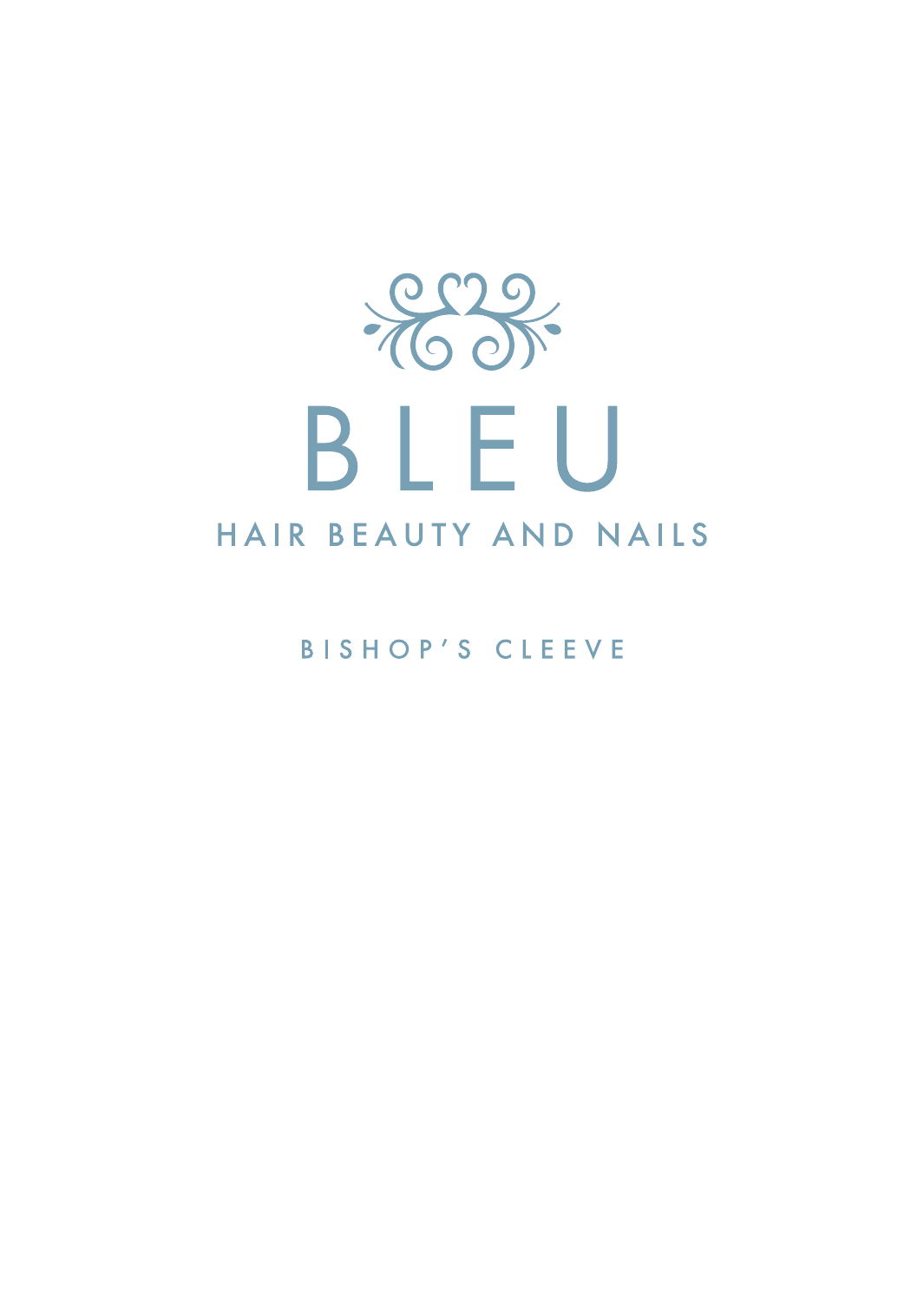

## HAIR STYLING

|                                                                                | Stylist Senior |
|--------------------------------------------------------------------------------|----------------|
| Wash, Cut & Blow Dry (60 mins / 45 mins) £38.00. £45.00                        |                |
| Wash & Cut (45 mins / 30 mins)  £28.00 £32.00                                  |                |
|                                                                                |                |
| Childrens'                                                                     |                |
|                                                                                |                |
| Under 15's Dry Cut (45 mins / 30 mins)  £16.00 £18.00                          |                |
| Under 15's Wash & Cut (45 mins / 30 mins) £20.00 £22.00                        |                |
| Under 15 Wash, Cut & Blow Dry (60mins/45mins) £25.00. £28.00                   |                |
|                                                                                |                |
| Can include hair, beauty, nails and make up for the whole wedding party.       |                |
| Bridal Consultation (trial wedding hair ideas for the big day) (60 mins)£30.00 |                |
|                                                                                |                |
|                                                                                |                |

### TREATMENTS

| A semi permanent hair smoothing method - lasts around 2-3 months.                                                                                      |
|--------------------------------------------------------------------------------------------------------------------------------------------------------|
| Olaplex Hair Treatment (20 mins)  £25.00£30.00                                                                                                         |
| Blowdry with Olaplex Treatment (60 mins)  £40.00 £45.00                                                                                                |
| Moroccan Oil Hydration Mask (15 mins)  £15.00                                                                                                          |
| This intense hydrating mask is a high performance, rich and creamy deep<br>conditioning mask. Perfect to add on with a colouring or blowdry treatment. |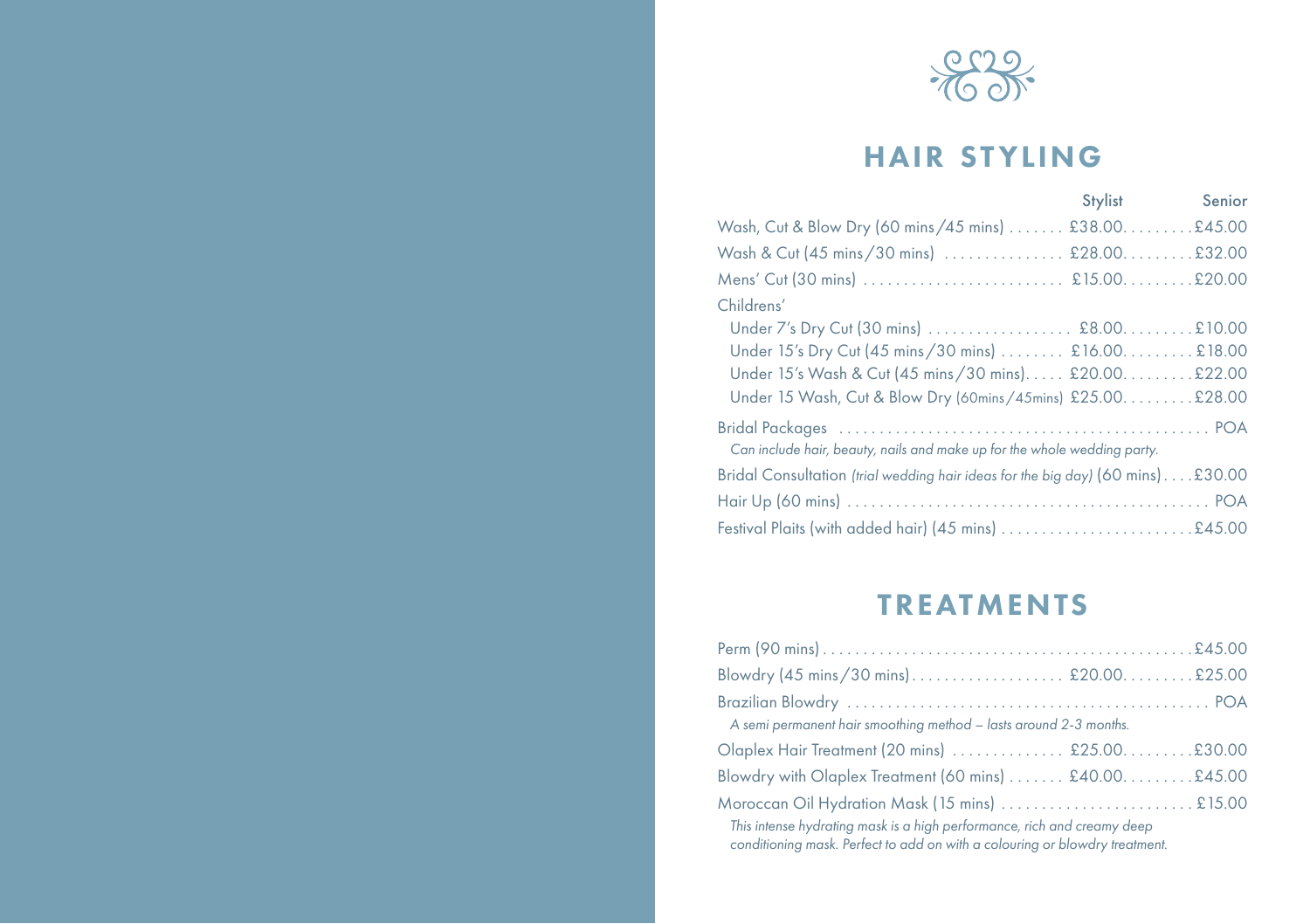

### **COLOUR**

|                                                          | Stylist | Senior |
|----------------------------------------------------------|---------|--------|
| <b>Highlights</b>                                        |         |        |
| Full Head (150 mins / 135 mins)  £60.00  £70.00          |         |        |
| Half Head (120 mins / 105 mins) £45.00  £55.00           |         |        |
| T-Section (100 mins/90 mins)  £35.00  £45.00             |         |        |
| Highlights and tint (90 mins)  £60.00  £70.00            |         |        |
| Highlights with all over colour £70.00 £80.00            |         |        |
| Natural Balayage (75 mins/60 mins)  £68.00  £75.00       |         |        |
| Balayage and Roots (90 mins/75 mins)  £80.00  £85.00     |         |        |
|                                                          |         |        |
| Toner                                                    |         |        |
|                                                          |         |        |
|                                                          |         |        |
|                                                          |         |        |
| All-over Colour                                          |         |        |
| Above Shoulders (60 mins/45mins) £43.00  £48.00          |         |        |
| Below Shoulders (60 mins/45 mins) £50.00  £54.00         |         |        |
| Olaplex (in addition to colour treatment) £10.00  £10.00 |         |        |
| Scalp Bleach (45 mins/30mins)  £25.00  £30.00            |         |        |

# HAIR EXTENSIONS



# EYES AND EARS

| Tints the eyebrows up to 5-6 weeks and stains the skin up to 10-14 days |                  |
|-------------------------------------------------------------------------|------------------|
| Russian Lashes Full Set (110 mins)                                      | £60.00<br>£30.00 |
| Classic Lashes Full Set (110 mins)                                      | £50.00<br>£25.00 |
| Hybrid Lashes Full Set (110 mins)                                       | £60.00<br>£30.00 |
|                                                                         | £10.00           |
|                                                                         | £35.00           |
|                                                                         | £10.00           |
|                                                                         |                  |
|                                                                         |                  |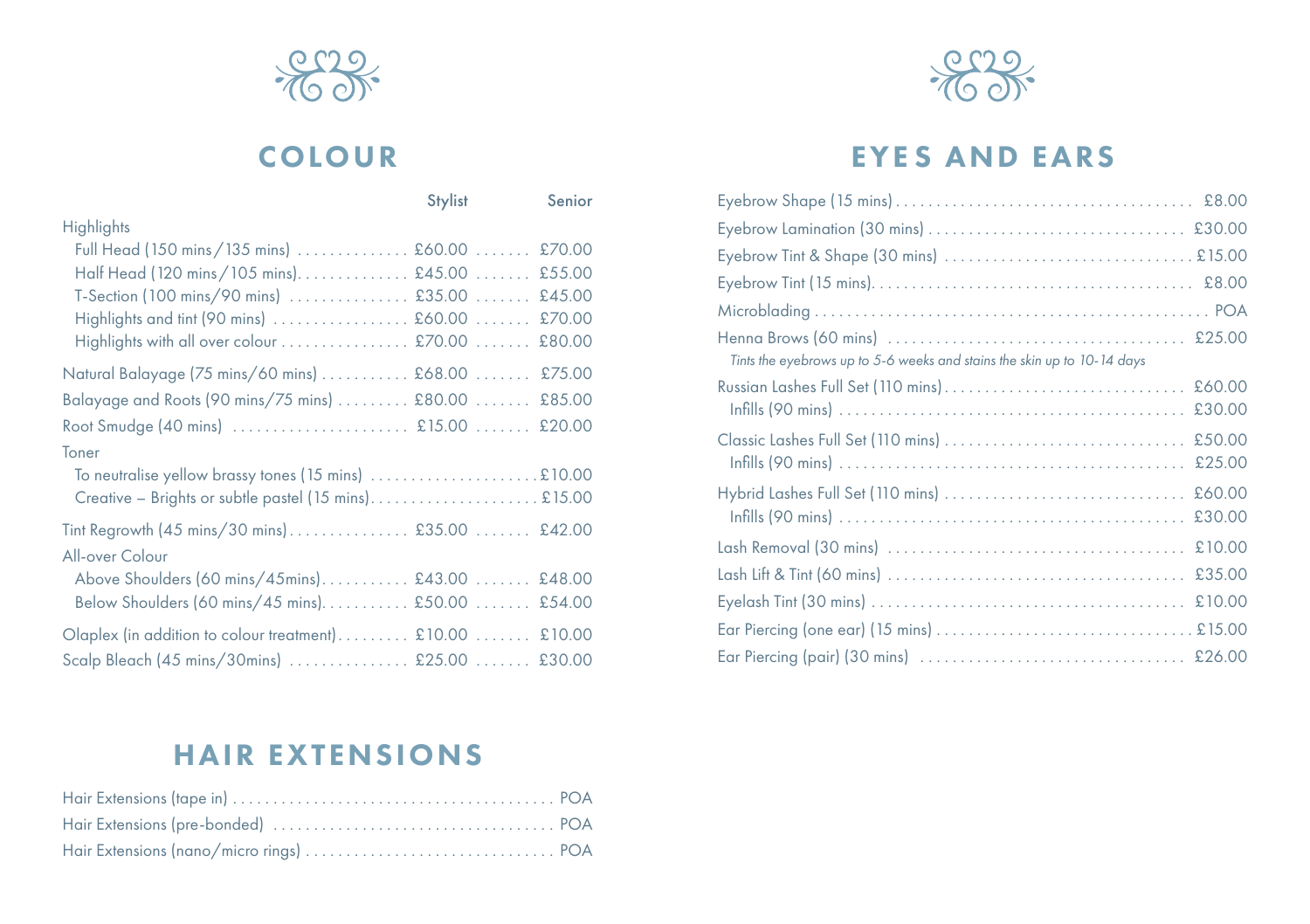

# NAILS

| File and prep the nail bed with a choice of nail polish, topped with a high shine topcoat.<br>File and Polish on toes (30 mins) $\ldots \ldots \ldots \ldots \ldots \ldots \ldots \ldots \ldots$ |  |
|--------------------------------------------------------------------------------------------------------------------------------------------------------------------------------------------------|--|
| File and prep the nail with a gel overlay. In a rush? We have an express version.                                                                                                                |  |
| All nail prep work done with gel overlays on the nail with a hand massage.                                                                                                                       |  |
|                                                                                                                                                                                                  |  |
| All nail prep work done with gel overlays on the nail.                                                                                                                                           |  |
| Perfect if you need a bit more work on the dry areas. Includes a callus foot peel<br>and massage.                                                                                                |  |
| BIAB is a harder gel. Perfect for those who struggle to grow their own nails or are more<br>hands on and needs the extra strength.                                                               |  |
|                                                                                                                                                                                                  |  |
|                                                                                                                                                                                                  |  |
| BIAB Removal & Re-application (105 mins)  No Colour £40.00                                                                                                                                       |  |
|                                                                                                                                                                                                  |  |



# NAILS

| Nail Art (price per nail)<br>Bronze (Basic nail art including glitter fades & line work) £0.50<br>Silver (more advanced nail art including animal print & ombres) $\dots\dots\dots\$ 1.00<br>Gold (advanced nail art including wording, flowers & high detail designs) £5.00 |  |
|------------------------------------------------------------------------------------------------------------------------------------------------------------------------------------------------------------------------------------------------------------------------------|--|
|                                                                                                                                                                                                                                                                              |  |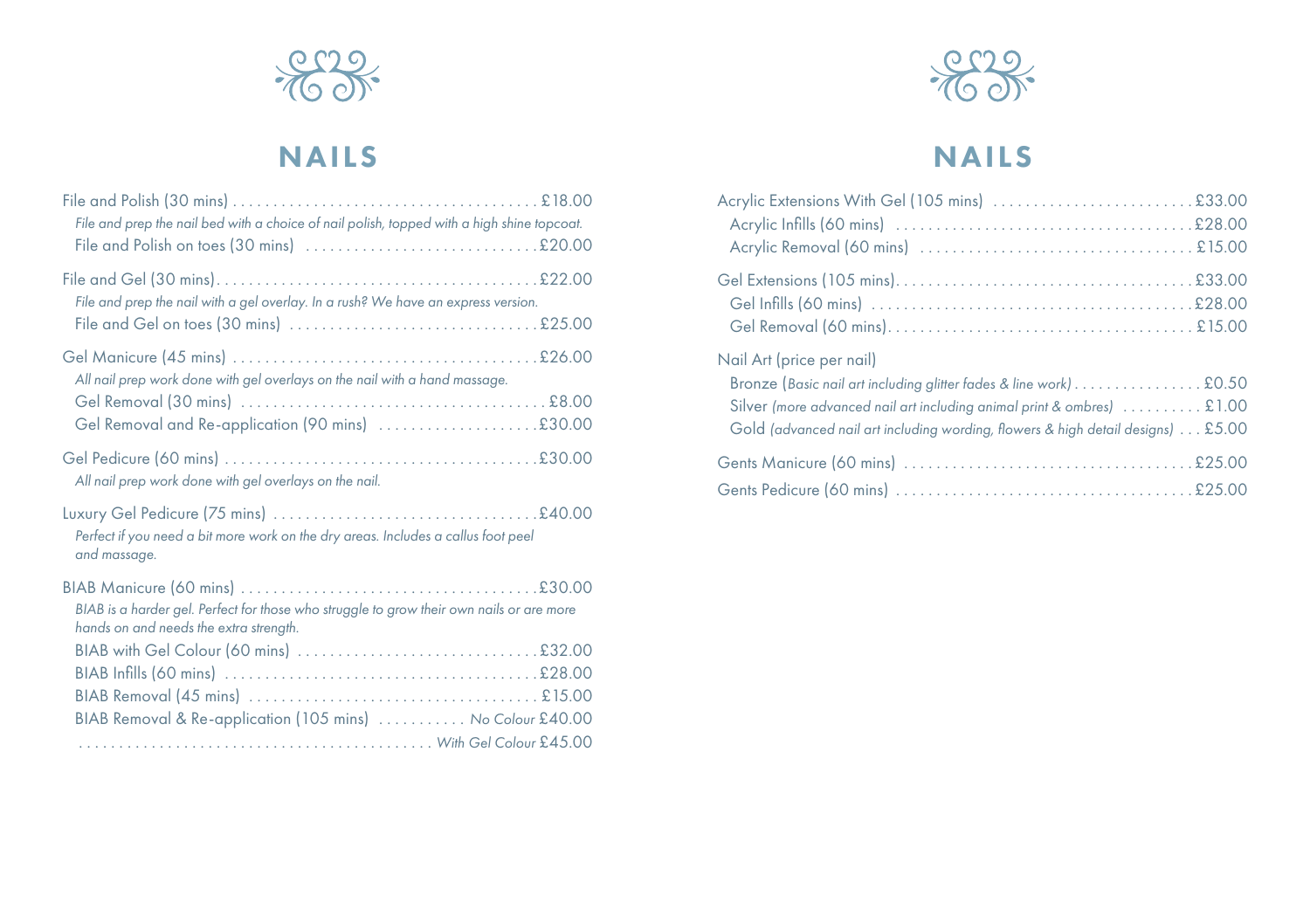

#### WAXING

### MASSAGE



#### TANNING

#### MAKEUP

### LITTLE MISS BLEU (UNDER 12s)

*We offer a wide range of mini treatments perfect for childrens parties. Please give us a call to discuss further.*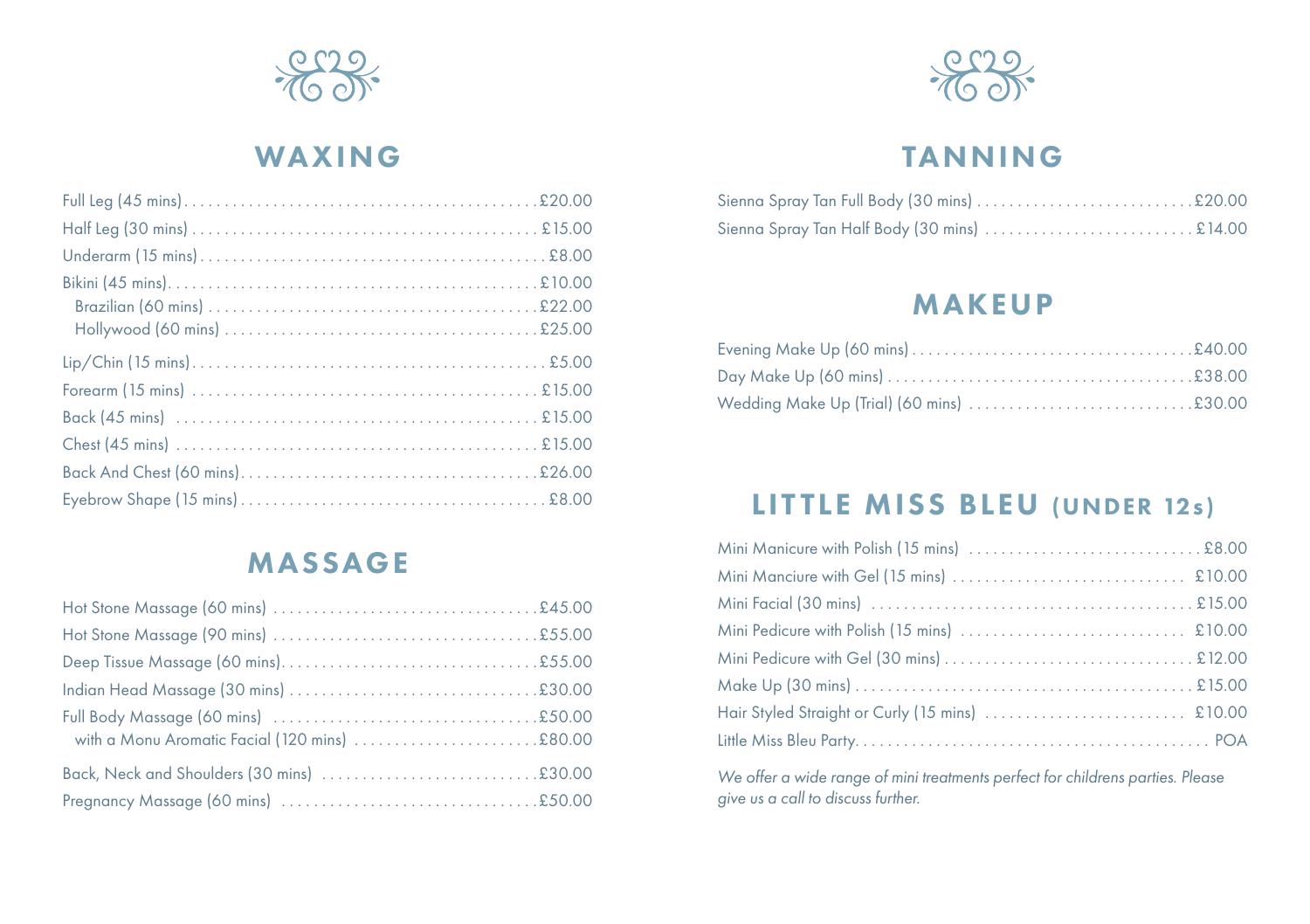

# FACIALS

| The perfect introduction to Monu skincare products. Experience the powerful benefits of<br>Monu skincare in this 30 minute treatment.                                                                                                                                                 |  |
|---------------------------------------------------------------------------------------------------------------------------------------------------------------------------------------------------------------------------------------------------------------------------------------|--|
|                                                                                                                                                                                                                                                                                       |  |
| A soothing treatment for all skin types. The purest essential oils have been carefully select-<br>ed to help balance the skin and maintain a youthful appearance.                                                                                                                     |  |
|                                                                                                                                                                                                                                                                                       |  |
| This hydra lift collagen facial has been designed to reduce the signs of ageing using<br>freeze dried collagen. After six treatments wrinkle depth can reduce by up to 40%. A<br>course of six is recommended over six weeks (one per week) and then once a month for<br>maintanance. |  |
|                                                                                                                                                                                                                                                                                       |  |
| Dermaplane Facial                                                                                                                                                                                                                                                                     |  |
|                                                                                                                                                                                                                                                                                       |  |
|                                                                                                                                                                                                                                                                                       |  |
| Microdermabrasion Facial (60mins)  £50.00                                                                                                                                                                                                                                             |  |
| Microdermabrasion shows immediate results. Brilliant for blackheads, open pores, lines<br>and wrinkles.                                                                                                                                                                               |  |
|                                                                                                                                                                                                                                                                                       |  |
|                                                                                                                                                                                                                                                                                       |  |



### AESTHETICS

#### Anti-wrinkle injections

| 1 area £175.00 3 areas £299.00       |
|--------------------------------------|
| 2 areas  £280.00 For men add  £60.00 |
|                                      |
|                                      |
|                                      |
|                                      |

#### Dermal Fillers (75 mins)

#### Dermal Fillers Face Contour Packages (75 mins)

| Package per ml with cannula for: chin, jawline, cheeks, naso/labial folds |                                                                                          |
|---------------------------------------------------------------------------|------------------------------------------------------------------------------------------|
|                                                                           | 1.1ml £170.00 4.4ml £410.00                                                              |
|                                                                           | $2.2$ m $\ldots$ $2.2$ m $\ldots$ $2.50.00$ $5.5$ m $\ldots$ $2.2$ m $\ldots$ $2.490.00$ |
|                                                                           |                                                                                          |

#### Jalupro Skin Boosting Mesotherapy Injections (75 mins) Classic . . . . . . . . . . . . . . £140.00 HMW . . . . . . . . . . . . . . £160.00 Sunekos Skin Boosting Mesotherapy Injections (75 mins) Sunekos 200 . . . . . . . . . £160.00 Sunekos 1200 . . . . . . . . £210.00 Profhilo Skin Boosting Mesotherapy Injections (75 mins) . . . . . . . . . . . £230.00 PDO Threads - Mono/Screw Type for Collagen production